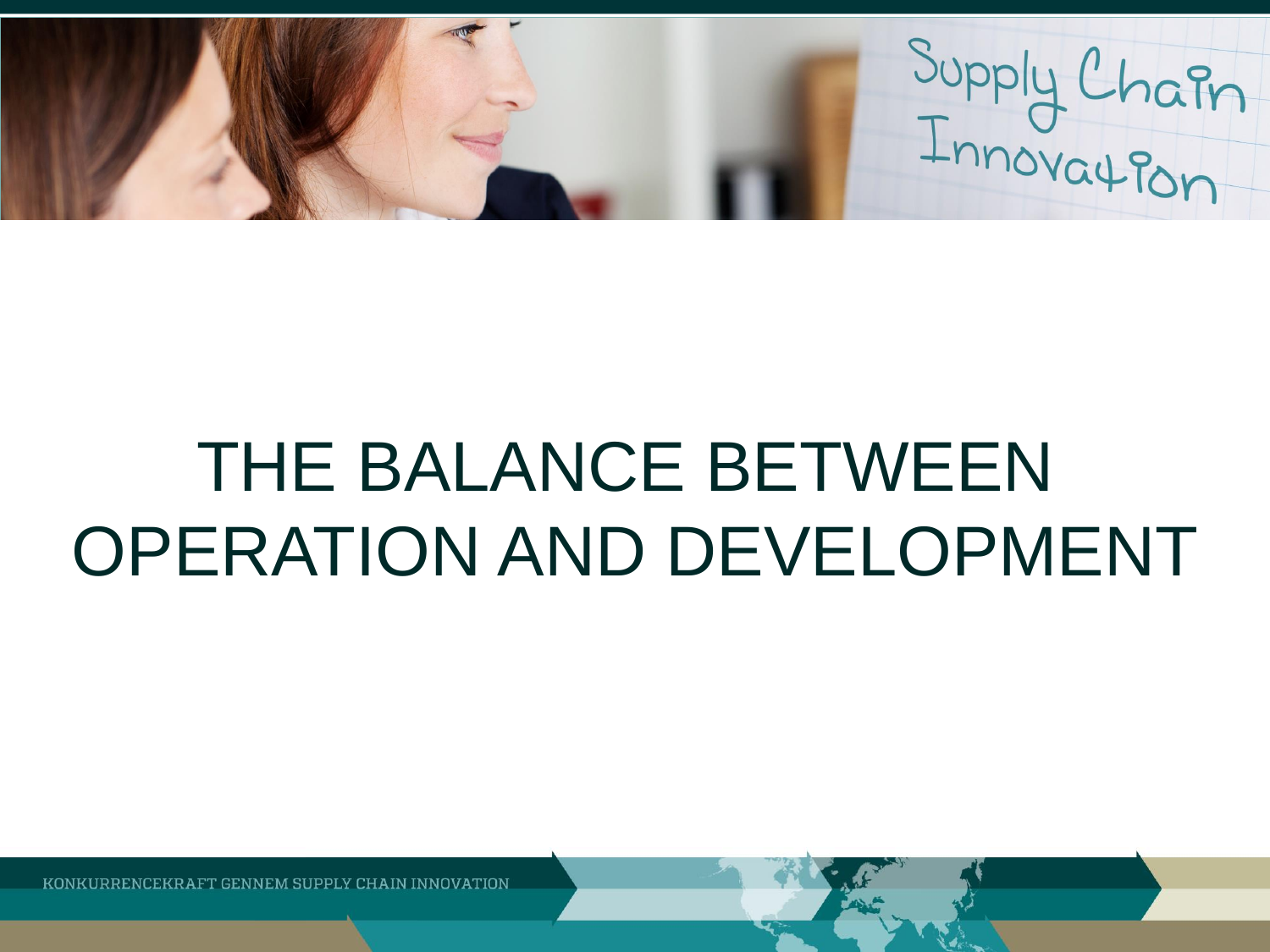

### **Purpose**

The purpose of this tool is to create awareness of the orientation of the company and the employees towards operation and development. Development is here defined as business oriented development activities. It is not a question as to which activity is better than the other one; it concerns how companies work with and prioritize the balance between operation and development in their supply chain.

# **Participant(s)**

Key employees from the company's supply chain processes.

## **Application**

The tool is used continuously and when supply chain innovation projects are initiated. The tool can be used as an inspiration to discuss the balance between operation and development activities, in order to assess whether the company's supply chain is prepared to withstand future challenges.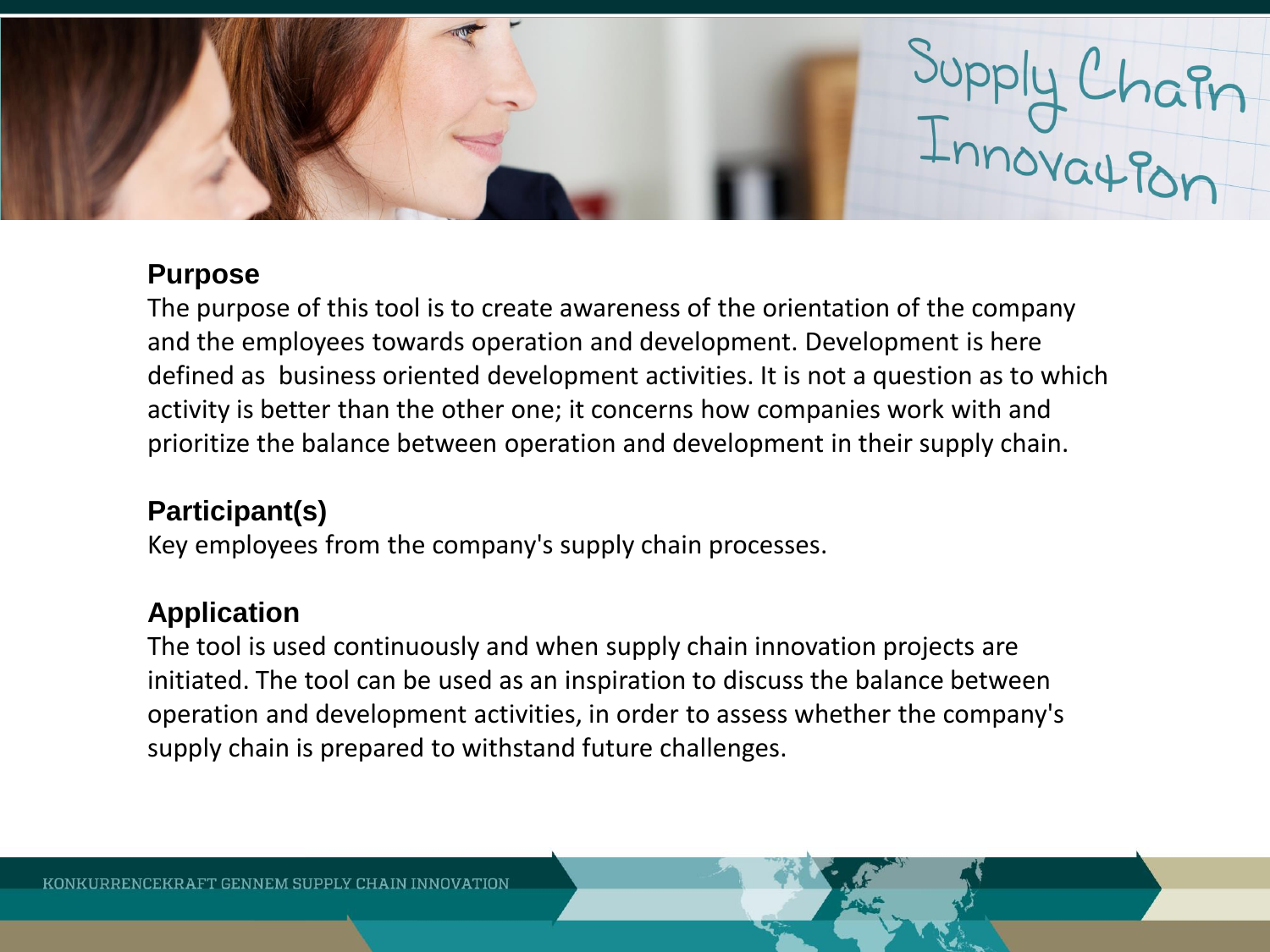

## **Method**

Working with the balance between operation and development starts by creating awareness of these challenges. It should be discussed whether the competences regarding operation and development should be located with the same employees in the company.

In order to create awareness and the opportunity to evaluate the company in respect to operation and development, five statements related to the operation of the supply chain and five statements related to the development of the supply chain are presented in the following.

The tool is applied by having selected key employees in the company's supply chain completing the two tables on the following pages. For each of the five statements the employees must mark to which degree he or she agrees, ranging from 1 (low degree) to 5 (high degree).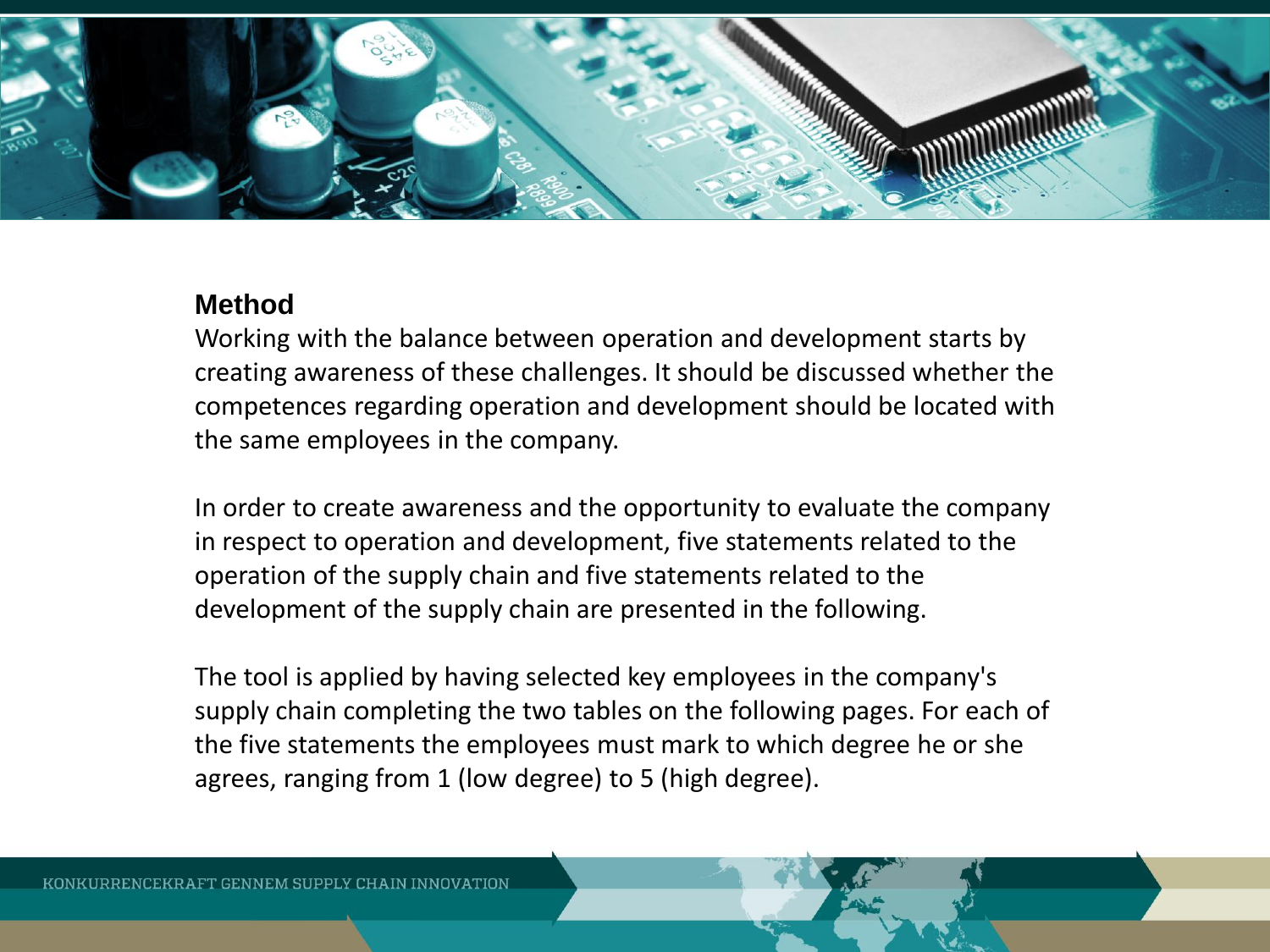

| <b>Statements related to Operation</b>                                                             | Low degree   |   |   |                | High degree |  |  |
|----------------------------------------------------------------------------------------------------|--------------|---|---|----------------|-------------|--|--|
| Statements about practices in the supply chain, related to<br>operation                            | $\mathbf{1}$ | 2 | з | $\overline{4}$ | 5           |  |  |
| 1. We are focused on improving the cost-effectiveness<br>in our supply chain processes             |              |   |   |                |             |  |  |
| 2. We are focused on smaller optimizations in our<br>supply chain processes                        |              |   |   |                |             |  |  |
| 3. We are focused on reducing operational<br>redundancies in our existing supply chain processes   |              |   |   |                |             |  |  |
| 4. We have continued focus on smaller improvements<br>in our supply chain processes and apply them |              |   |   |                |             |  |  |
| 5. We are focused on developing strong competences<br>in our existing supply chain processes       |              |   |   |                |             |  |  |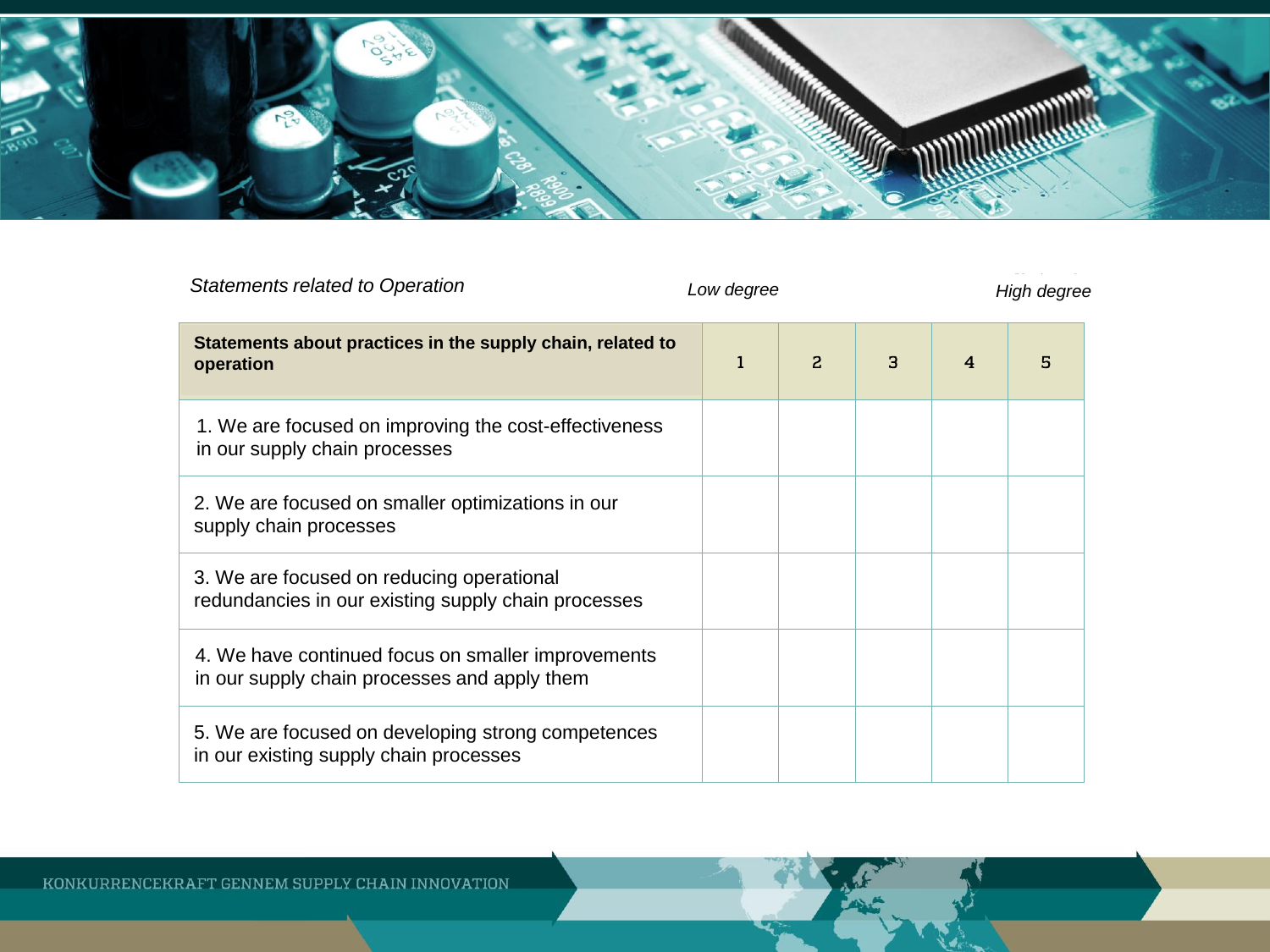

| Statements related to development                                                                   | Low degree |   |   |                | High degree |  |  |
|-----------------------------------------------------------------------------------------------------|------------|---|---|----------------|-------------|--|--|
| Statements about practices in the supply chain related to<br>development                            | 1          | 2 | 3 | $\overline{4}$ | 5           |  |  |
| 1. We regularly seek for and embrace new<br>opportunities in our supply chain processes             |            |   |   |                |             |  |  |
| 2. We focus on long-term development of new supply<br>chain processes                               |            |   |   |                |             |  |  |
| 3. We constantly experiment with new solutions which<br>enhance our existing supply chain processes |            |   |   |                |             |  |  |
| 4. We proactively pursue new supply chain solutions                                                 |            |   |   |                |             |  |  |
| 5. We have dedicated resources to strategic<br>development of our supply chain                      |            |   |   |                |             |  |  |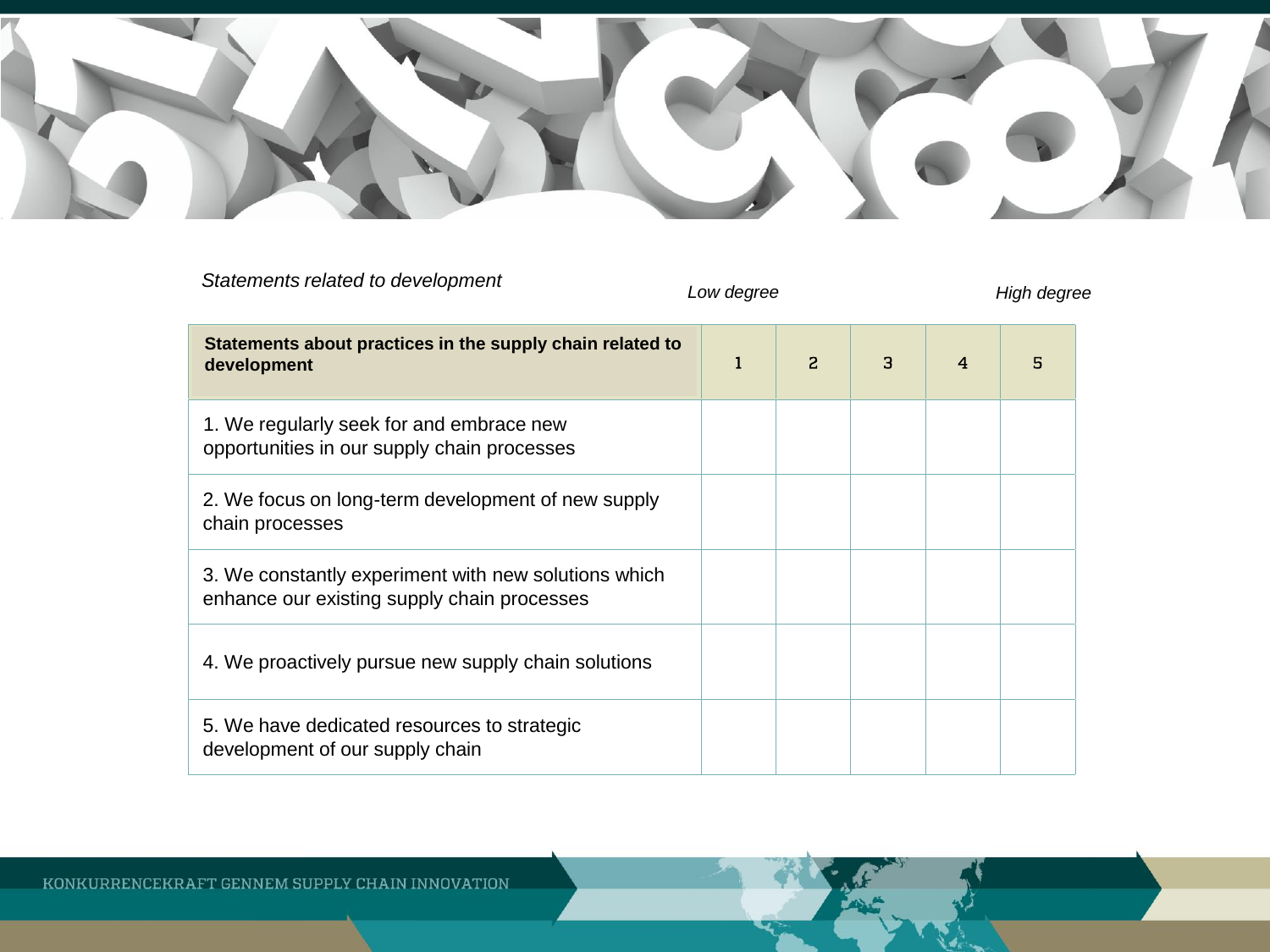

When the forms have been completed, the average is calculated for each response of the employees to the five operating-oriented and the five development-oriented statements. These average values give each employee a plot in the chart on the next page. Additionally, calculations can be made for departments or the company as a whole.

If your plot in the figure is below the line, you are likely to be operation-oriented. The more far away from the line, the more pronounced this is. Conversely, if the plot is above the line, you are most likely development-oriented.

When larger supply chain innovation projects are initiated, it is often seen that dedicated resources are allocated for the implementation. This tool can help to select the right participants and to raise awareness of potential challenges before the process is started.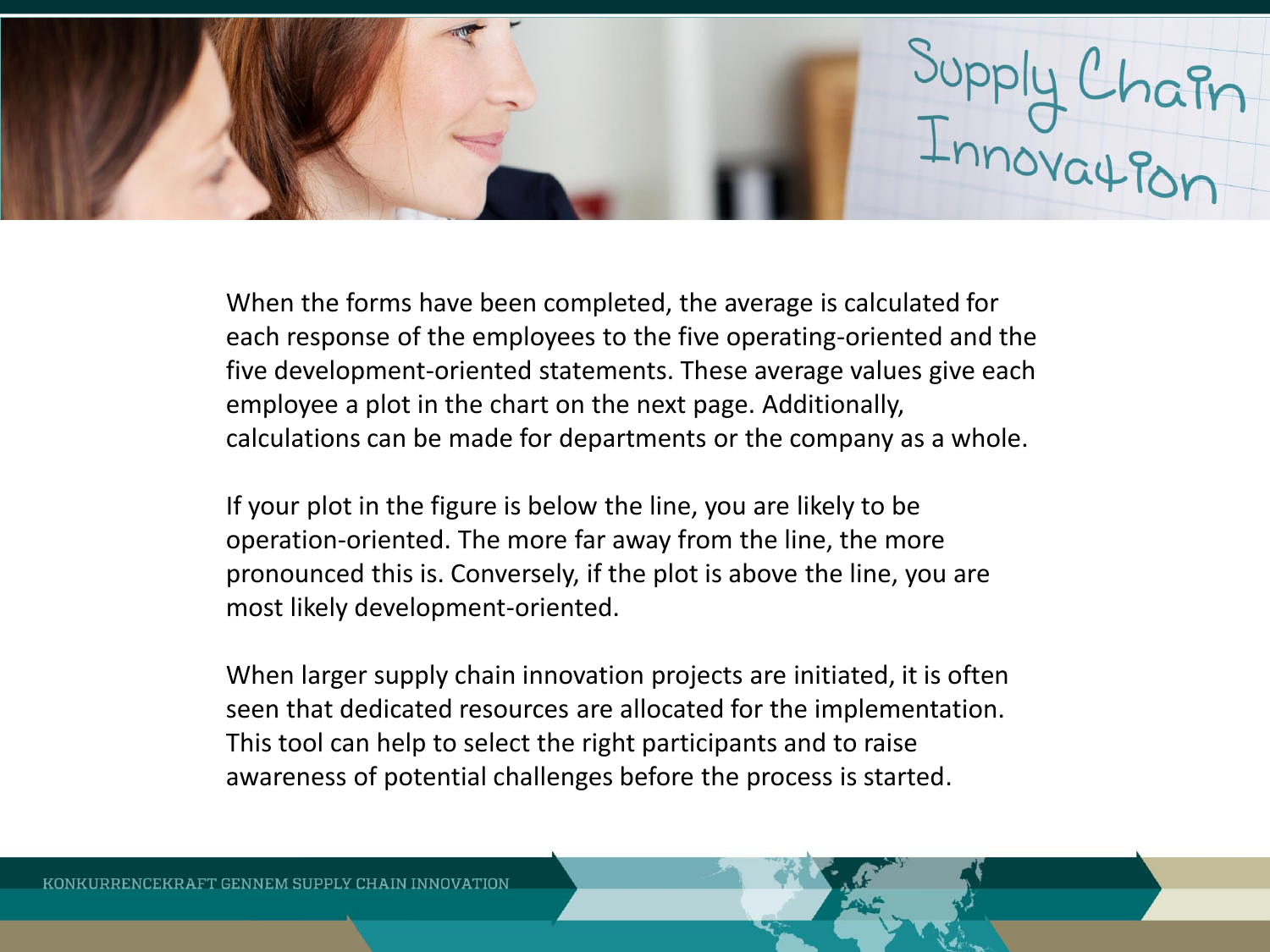

*Operation vs. development* 



*Development*